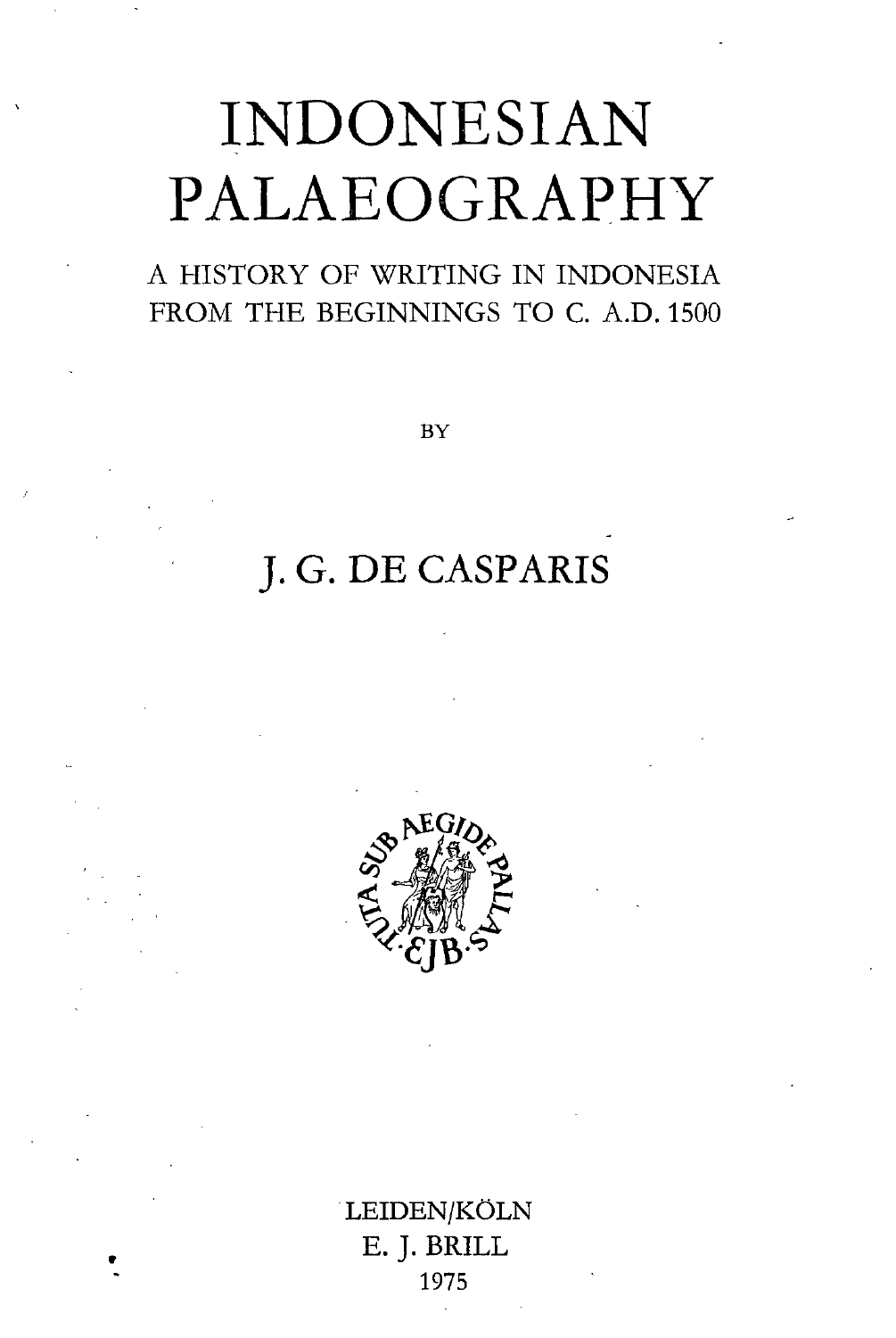## **CONTENTS**

۸

|                                                                                                | VII       |
|------------------------------------------------------------------------------------------------|-----------|
| Abbreviations<br>$\mathbf{r} = \mathbf{r} + \mathbf{r} + \mathbf{r} + \mathbf{r} + \mathbf{r}$ | VIII      |
| Introduction                                                                                   | I         |
| I. Indonesian scripts before the middle of the eight century $\ldots$ .                        | 12        |
| A. Early Pallava script                                                                        | 14        |
| I. Kutai inscriptions                                                                          | 14        |
| 2. The inscriptions of Pūrnavarman of Tārumā                                                   | <b>18</b> |
| 3. A few inscriptions from Kědah                                                               | 19        |
| B. Later Pallava script                                                                        | 20        |
| I. Inscription of Tuk Mas                                                                      | 23        |
| 2. The early inscriptions of Sriwijaya $\ldots$                                                | 24        |
| 3. The Sanskrit inscription of Canggal                                                         | 27        |
|                                                                                                |           |
| II. Early Kawi script (c. 750-925) $\ldots \ldots \ldots \ldots$                               | 28        |
| A. Archaic phase                                                                               | 29        |
| I. Stele of Plumpungan                                                                         | 29        |
| 2. The inscription of Dinoyo                                                                   | 29        |
| 3. Inscriptions between $760$ and $856$                                                        | 3I        |
| B. Standard form of Early Kawi.                                                                | 33        |
| 1. Inscriptions of Kayuwangi and Balitung (856-910).                                           | 33        |
| 2. Inscriptions from 910 to 925                                                                | 34        |
| Appendix: Early Nāgarī                                                                         | 35        |
| III. Later Kawi script (c. 925-1250)                                                           | 38        |
| I. Inscriptions of East Java (c. 910-947)                                                      | 38        |
| 2. Inscriptions of Airlangga (1019-1042) $\ldots \ldots$                                       | 39        |
| 3. Inscriptions of the Kadiri period (c. 1100-1220)                                            | 40        |
| 4. Kadiri Quadrate script $\ldots$                                                             | 42        |
| 5. Script of Bali, Sunda and South Sumatra                                                     | 42        |